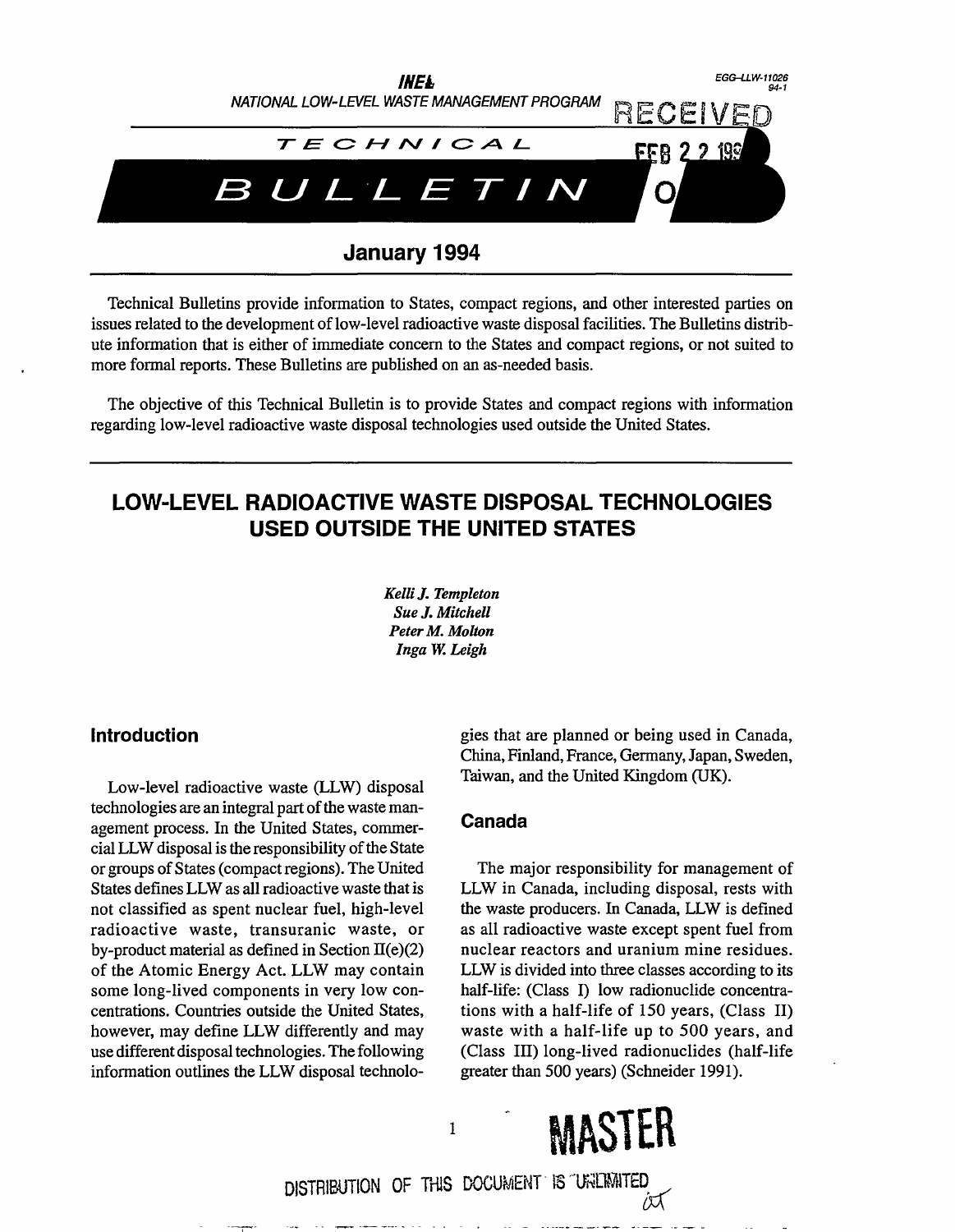There are currently no LLW disposal facilities in Canada. The LLW is being stored in facilities located on the waste generators' sites, or at Atomic Energy of Canada Limited (AECL) research sites. An application to build a LLW disposal facility at the Chalk River Laboratories of AECL is under review by the Atomic Energy Control Board, the Federal agency that regulates the Canadian nuclear industry. The facility will be known as the Intrusion Resistant Underground Structure (IRUS) (Figure 1). The proposal is to build a single facility. Proposals to build other facilities in the future will be reviewed separately.

The proposed IRUS facility will consist of a reinforced concrete, in-ground module with a permeable floor. The modules will be approximately 30 meters long, 20 meters wide, and 9 meters deep, with a total volume capacity of 2,000 cubic meters. Each module will contain packaged waste

primarily in the form of 200-liter steel drums, bales, and standardized waste containers. Space between the waste packages will be filled with sand, and the base of each unit will be compacted buffer material. During operation, an IRUS unit will have a portable building over it and a crane for handling the waste packages. After the module is filled, the portable building will be removed to be used on other modules, and the filled module will be covered with a concrete cap overlaid with an engineered cover containing barrier and drainage features. Construction of the IRUS facility is not expected to begin before 1995.

## **People's Republic of China**

Disposal of LLW in China is done by regions due to the large size of the country. China National Nuclear Corporation is responsible for site selection, construction, and operation of the



**Figure 1**. Proposed IRUS belowground concrete vault in Canada during operational phase and post closure phases (courtesy of AECL Research).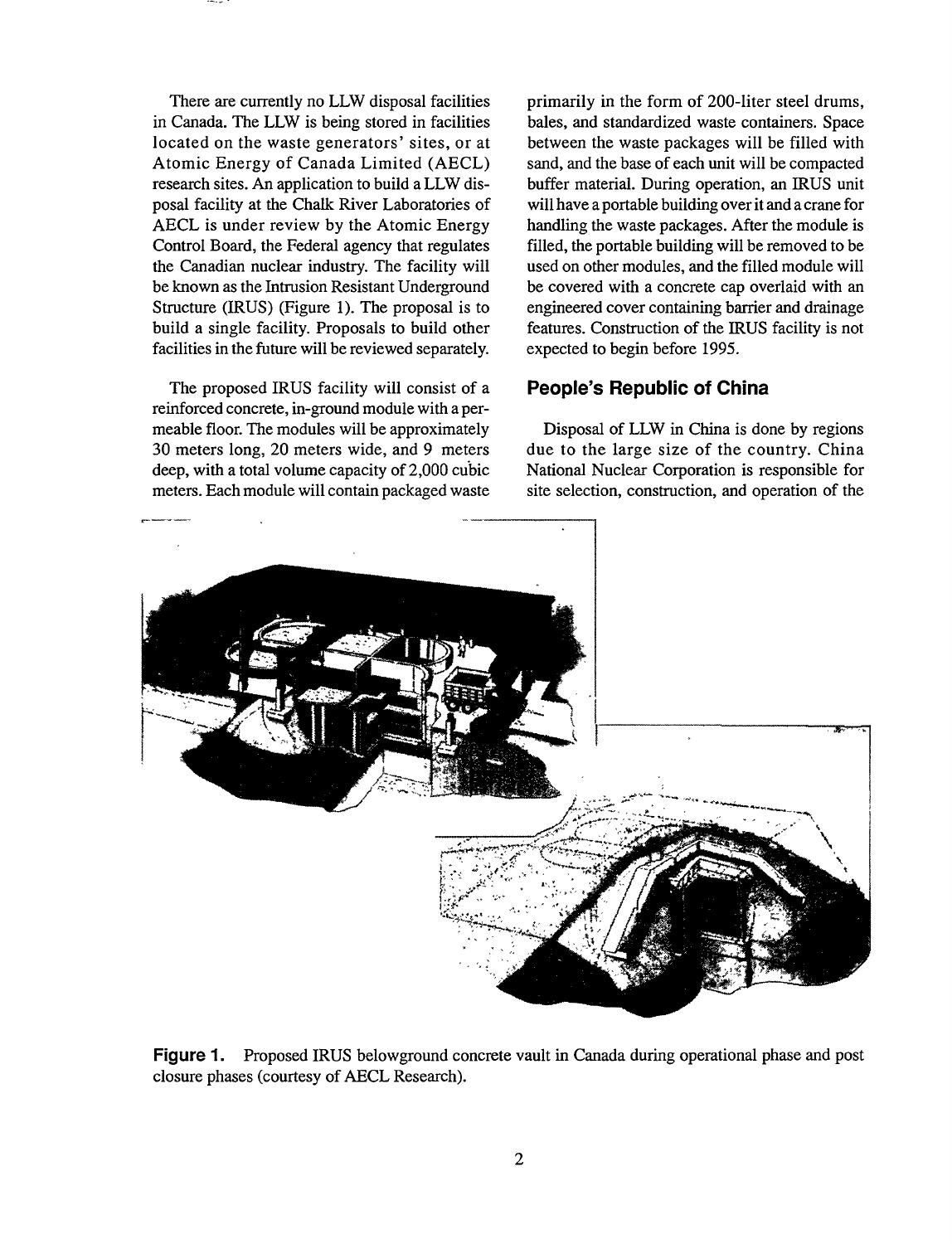regional disposal facilities. The National Authority of Environmental Protection is responsible for supervising LLW disposal activities (Ziqiang 1993). LLW is defined in China as waste having radioactivity between one hundred millionth to one hundred thousandth of a curie in a liter of LLW (Schneider 1991).

China currently disposes most of its LLW in shallow trenches in the ground. Future LLW is planned to be disposed of in four regional shallow land disposal sites. These disposal facilities are planned to be built in northwest China, southwest China, south China, and east China. Investigations are complete for the northwest disposal site, which is a dry region in the Gobi Desert in the Taishon district. Investigations are underway for the eastern site in Zhejiang province near Shanghai, which is a wet region.

In addition, in situ immobilization is planned for use where the disposal site is near the waste generation site. Lanzhou reprocessing facility in the Gobi Desert is planning to implement this technology. Lanzhou has groundwater about 40 meters deep, so 10 concrete trenches or "silos" underground with dimensions of  $8 \times 8 \times$ 6 meters will be built. The waste will be covered with dehydrating additives and cement. Once full, each silo will be covered with 1 meter of clay, a concrete cap, and then 7 meters of soil (Schneider 1991).

#### Finland

Finland's policy for LLW states that disposal facilities will be located and managed at the nuclear power plant sites. However, the Federal government will assume responsibility for these facilities upon closure and proof of safety. The two nuclear power utilities with responsibility for managing Finnish LLW are Teollisuuden Voima Oy (TVO) and Imatran Voima Oy (TVO), at the Olkiluoto and Loviisa nuclear power plant sites, respectively. Both utilities have their own waste management plans but different time schedules for implementation. Prior to operation of the disposal facilities, the utilities stored the LLW onsite.

يتعابد ومستنها الداعواء المنا

The underground disposal facility (repository) on Olkiluoto Island in southwest Finland is located in hard rock less than 1 kilometer from the two-unit nuclear power plant (Figure 2). Construction of the repository started in April 1988 and commissioning was in May 1992. A vertical silo-type cavern design was favored because of the host rock structure. Two separate silos were constructed at a depth of 60 to 100 meters with a diameter of 24 meters and a height of 34 meters. One silo will be used for disposal of intermediate-level radioactive waste mixed with bitumen and the other for dry LLW. The silo for the bituminized waste will be lined with a 60-centimeter, reinforced-concrete wall that will function as an extra barrier. No backfilling will be used inside the concrete silo, but the empty space between the concrete silo and the rock will be filled with crushed rock. The waste in both silos will be packaged in concrete boxes containing 16 drums each.

The repository planned for the Loviisa site on the island of Hästholmen began to be excavated in February 1993 (Figure 3). The bedrock on the site consists of granite with groundwater with two zones of different salinity. The boundary between the two zones consists of a fracture zone varying between 60 and 140 meters. The repository will be constructed at a level 110 meters below the gently dipping fracture zone. Unlike Olkiluoto, horizontal tunnels are more suitable for this repository. The Loviisa repository will consist of a cavern for immobilized wet waste and tunnels for dry waste. The repository cavern will have engineered barriers of concrete containers, concrete walls, and a backfilling of crushed rock.

#### France

Radioactive waste in France is classified into three categories: A, B, and C. Category A is most like the United States' definition of LLW; it includes short-lived waste of low- and intermediate-level radioactivity with half-lives primarily less than 30 years (Schneider 1991). The past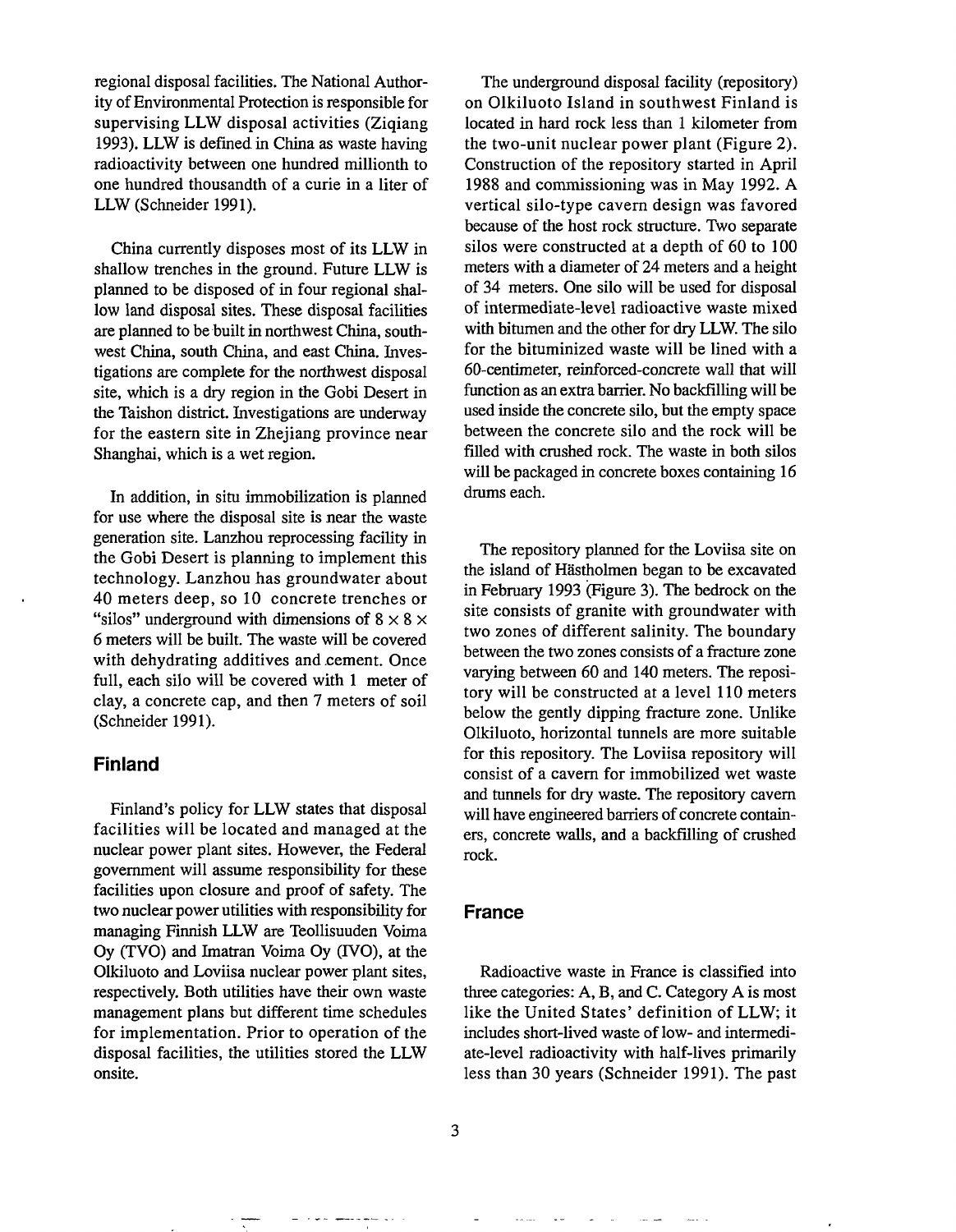

Figure 2. The VLJ repository operated by TVO (courtesy of TVO).



Figure 3. The low- and medium-level waste repository at Hästholmen Island, City of Loviisa. The repository is being constructed for IVO (courtesy of TVO).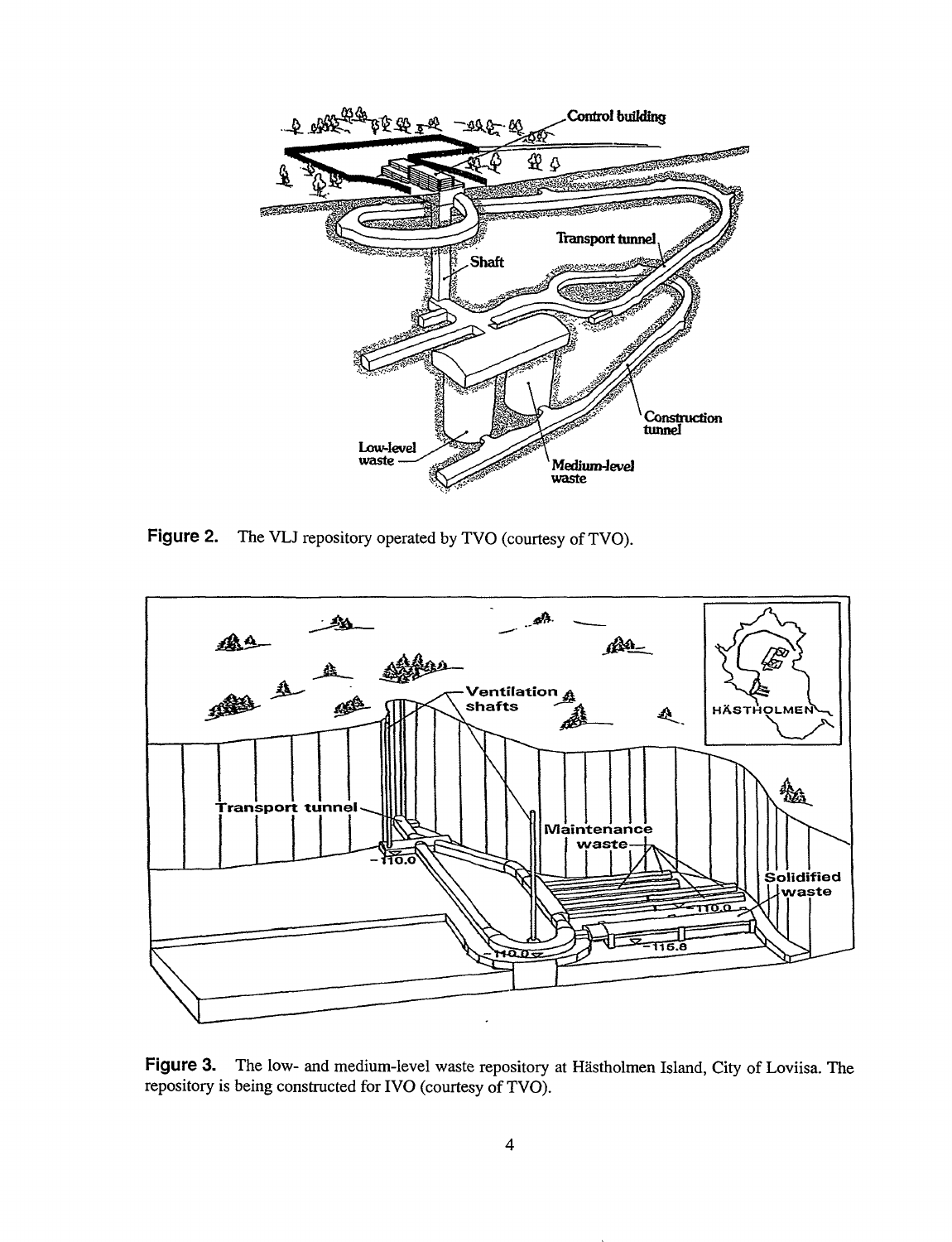practice of disposal for France's Category A waste was dumping in the north Atlantic ocean, which was discontinued in 1969. However, France's present strategy for disposal of LLW is near-surface disposal in engineered structures.

In France, the National Agency for Radioactive Waste (ANDRA) is responsible for finding and evaluating potential disposal sites, the Ministry of Industry is responsible for choosing a site from the list, and the selection is approved by the Prime Minister. Two sites have been used by ANDRA for LLW disposal: La Manche and Centre de l'Aube.

The La Manche disposal facility near the La Hague reprocessing plant has been in operation since 1969. In 1992, the near-surface disposal facility reached its full capacity of 0.5 million cubic meters. La Manche is located in a coastal climate with a groundwater table at a depth of 6 to 15 meters. The site was selected largely for reasons of convenience, and the geology of the site is complex and not ideal.

Initially, die waste was buried directly in two shallow trenches of plain earth with gravel on the bottom. The trenches were covered with soil, a plastic sheet, and another layer of soil. In 1976, regional monitoring revealed leaching of radionuclides from the La Manche site to a nearby stream. However, much more stringent safety criteria have been applied since 1978 with the employment of engineered structures.

After 1978 LLW was disposed of in rectangular concrete pits with drainage channels. The waste was completely encapsulated by backfilling the concrete to form a monolith, which was completed by pouring a concrete slab on the upper layer of the trench. Additional LLW containers were placed on top of the monolith with platforms and drainage channels. The containers were stacked 6 meters high, and the spaces were filled with gravel. A layer of impervious clay and topsoil covered the mound, which was then seeded with grass, creating a mound about 10 meters high. The disposal practice is often referred to as the "tumulus" concept (Schneider 1991). The La Manche facility was completely filled in 1992; control will be maintained for a period of 300 years. After 300 years, the radioactivity of the waste will have decreased to levels considered safe.

In 1984, ANDRA decided to build a new facility, the Centre de l'Aube, for the disposal of short-lived low- and medium-level waste (Figure 4). It began operation in mid-1992 at Soulaines Dhuys. The site was chosen based on its geology, consisting of an unsaturated layer of sand covering a thick layer of clay, and its well characterized hydrology, and because its performance could be easily modeled and shown to be acceptable. The facility should continue to operate for about 30 years based on an annual delivered volume of 35,000 cubic meters of LLW.

The l'Aube facility uses a disposal concept similar to La Manche. The primary difference between the new concept and the former concept is that at 1'Aube, there will be no burial of LLW drums (i.e., no tumulus) on top of the concrete vaults. Instead, all waste will be emplaced in vaults with dimensions of 25 square meters, 8.5 meters high, and with 30-meter-thick walls. The vaults will be backfilled with gravel and sealed with a concrete roof (Schneider 1991). A final cap of clay, bitumen, and seeded topsoil will be placed over the structures.

## **The Federal Republic of Germany (FRG)**

In Germany, disposal of radioactive waste is the responsibility of the Federal government. In 1976, the Physikalisch-Technische Bundesanstalt (PTB) was entrusted with the construction and operation of long-term storage and disposal facilities. In 1989 this responsibility was transferred to the newly founded Bundesamt fur Strahlenschutz (BfS). The strategy of the FRG, since the early 1960s, has been to dispose of all radioactive waste in deep geologic formations.

The FRG does not distinguish among lowlevel, intermediate-level (ILW), and transuranic radioactive waste, except by their rate of heat generation, for choice of disposal location. Both

**5**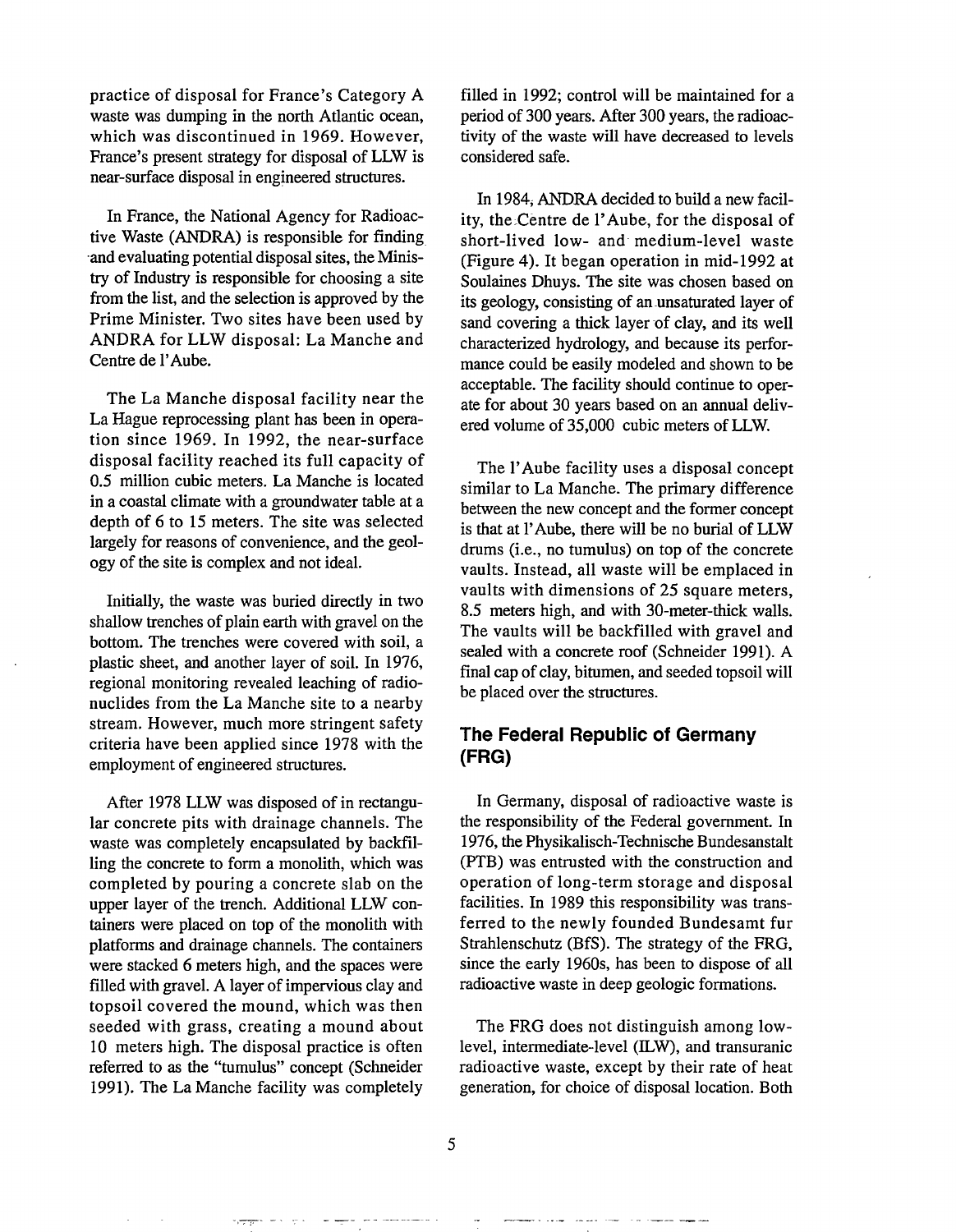

Figure 4. At Centre de l'Aube, waste packages are placed in engineered disposal structures resembling concrete vaults that are covered by movable buildings during loading (courtesy of ANDRA).

the Konrad and Gorleben repositories are designed to accept all radioactive waste, but waste with heat generation above a certain level must be placed in the Gorleben repository. For this reason, the Konrad repository is generally thought of as the ILW/LLW repository. Also, LLW has been disposed of in the Morsleben repository since the 1950s until the present, and in the Asse salt mine from 1967 to 1978.

The Morsleben repository is a former salt mine near Morsleben in the former German Democratic Republic (East Germany). It is at a depth of 400 to 600 meters and is situated in salt under a layer of clayey sediments. Three procedures have been used for disposal in the facility: (a) piling 200-liter drums in disposal chambers, (b) putting solid, unpackaged, or unconditioned waste directly into an underground cavity, and (c) in

situ solidification of liquid LLW in a disposal cavity with concrete.

The Konrad repository is an abandoned iron ore mine that has been investigated to receive LLW (Figure 5). Development of the deep geological repository began in 1976; siting studies were conducted from 1976 to 1982; and underground exploration was performed from 1983 until 1986. The license application documents were submitted in 1986, and the revised versions were declared sufficient for public participation in 1990. It is estimated that the facility will be operational in 1996 if construction approval is granted in 1993. The operational period is estimated to be about 40 years.

The Konrad mine is located in sandstones surrounded by clayey sediments. The mine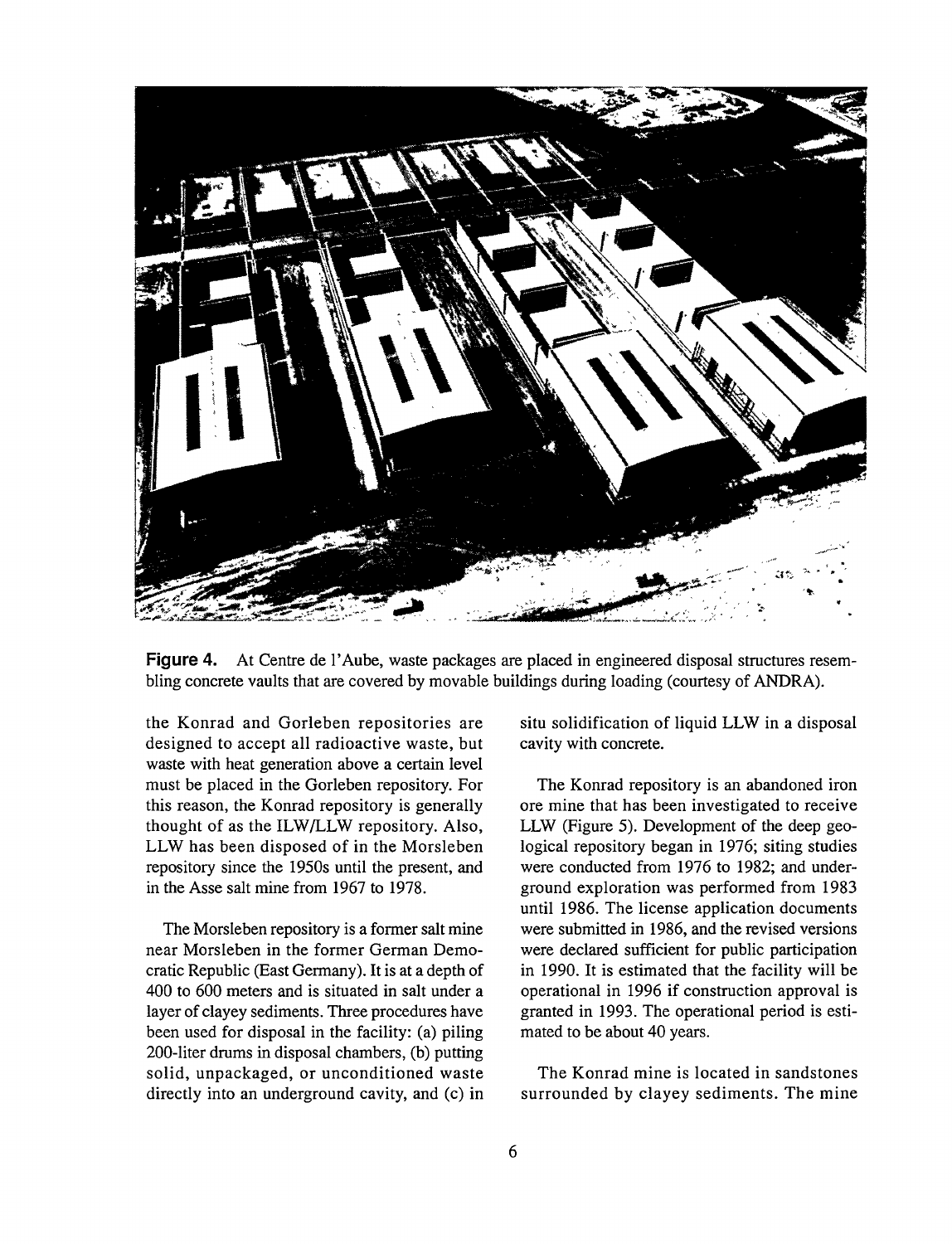

**Figure 5.** Schematic of Konrad repository (courtesy of BfS).

comprises six main levels situated at depths of 800 to 1,300 meters. The host-rock formation is a combination of porous and fissured media with low water permeability, which is dewatered by the mine openings driven into it. The mine is exceptionally dry, making it a reasonable choice for disposing of LLW. The waste will be stacked in a series of large-volume disposal tunnels that will be constructed along an inclined panel. The tunnels containing waste in drums will be backfilled and sealed (International Atomic Energy Agency 1992) (Figure 6).

#### **Japan**

The Federal government in Japan is responsible for regulating waste management practices, including disposal. However, the waste generators are responsible for disposing of LLW. Japan divides LLW into three types: (a) LLW for shallow burial that does not exceed 300 curies per metric ton for short half-life (i.e., cobalt-60), 30 curies per metric ton for cesium-137 and nickel-63, 20 curies per metric ton for strontium-90, 1.0 curies per metric ton for carbon-14, and 0.03 curies per metric ton for alpha-emitting nuclides that have very long halflives (Schneider 1991); (b) LLW that results in public exposure of less than 1 millirem per year, considered to be below regulatory concern, can be buried as nonradioactive waste; (c) uraniumbearing LLW from uranium fuel fabrication, mining, and enrichment activities, defined as a special class of LLW whose disposal method is not yet settled.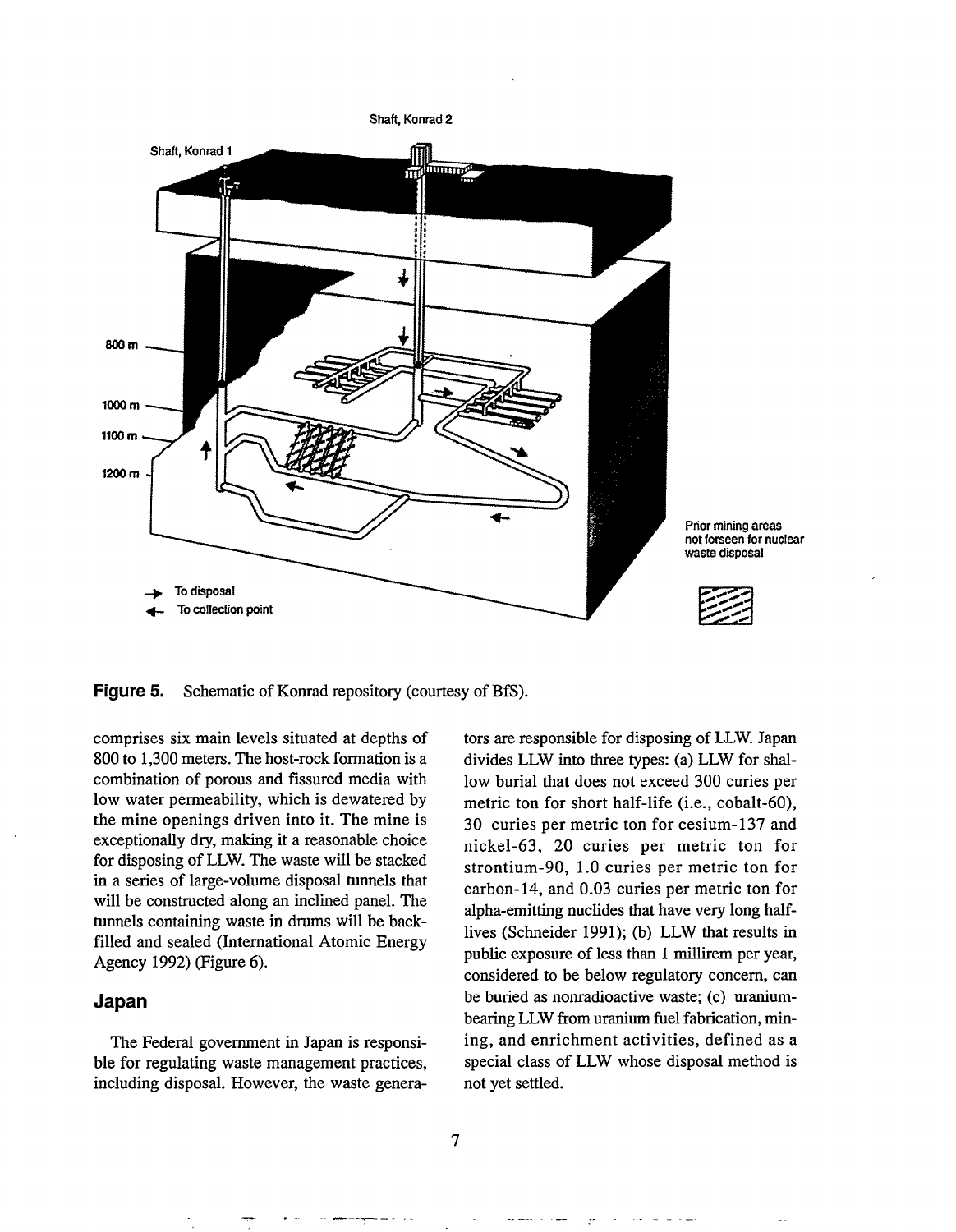

Figure 6. Model of waste packages within Konrad (courtesy of BfS).

Japan's official policy on disposal of LLW was formerly to use both land and sea disposal methods. However, Japan is a signatory of the London Dumping Convention and has promised to abide by its ruling to cease disposal of radioactive waste into the oceans. Therefore, LLW acceptable for shallow burial was being stored at the waste generators' site until a land facility was operational. The land facility that was chosen for disposal of LLW is at Rokkasho-mura, located on the northern tip of the main island of Japan, Honshu. The location is on a plateau 30 to 60 meters above sea level with the groundwater 2 meters below ground level.

On December 8, 1992, the Japan Nuclear Fuel Ltd. (JNFL) center at Rokkasho-mura, Aomori Prefecture, began accepting LLW for disposal (Figures 7 and 8). The facility will provide disposal capacity until 2030, then it will be further monitored for 300 years. The facility will accept 200-liter drums that are solidified with concrete. Following visual inspection, the drums will be placed into one of the 10 reinforced concrete pits using a sliding crane. One pit is composed of 16 compartments, and each compartment is designed to store 320 waste drums. JNFL plans to place mortar around and on top of the drums. In addition, a reinforced concrete cover will be placed over each pit. The burial area will be backfilled, and 4 meters of thick earth covering will be placed

over the top of the pits (International Atomic Energy Agency 1993).

#### Sweden

The primary responsibility for waste management in Sweden lies with the owners of the reactors, including financing the total costs, which is achieved by a fee levied on nuclear electricity production. To fulfill the obligation, the four owners of the utilities have set up the jointly owned Swedish Nuclear Fuel and Waste Management Company (SKB). The SKB is responsible for the disposal of LLW from the power plants. LLW in Sweden is not differentiated by activity level; therefore, the International Atomic Energy Agency description that defines LLW as waste that can be handled and stored in simple packages without special protective measures is used.

Sweden's policy for LLW disposal is to use a single national repository called the Swedish Final Repository (SFR) located near the Forsmark nuclear power plant (Figure 9). Beginning operation in April 1988, the SFR is expected to reach full capacity in 2013. The repository is located underground in crystalline rock, about 60 meters under the Baltic Sea floor. SFR was situated under the sea to minimize the groundwater flow in the repository areas. The design of SFR consists of two 1-kilometer entrance tunnels that lead to the four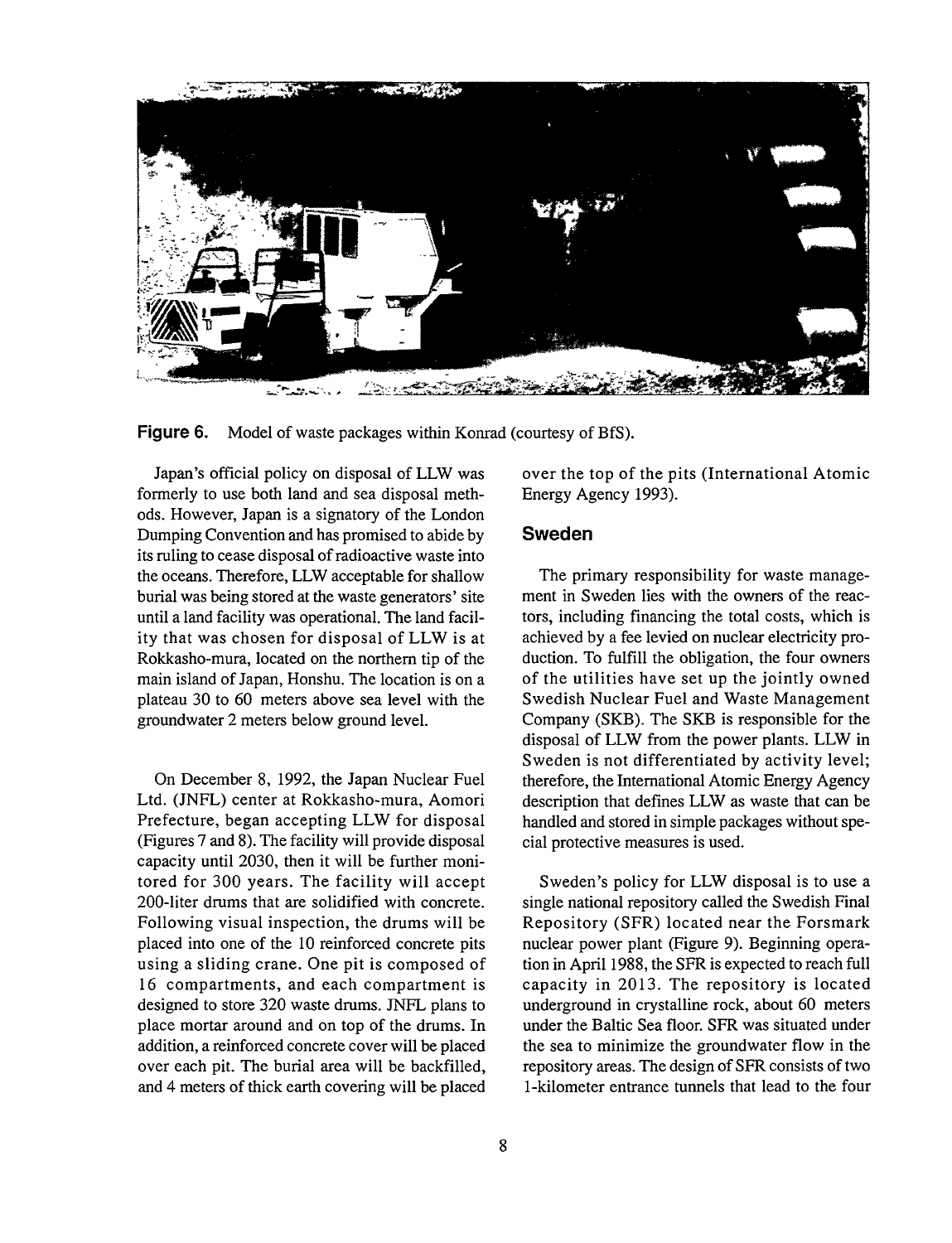

Figure 7. Outline of the disposal facilities (courtesy of JNFL).



Figure 8. Cross section view of disposal facilities (courtesy of JNFL).

9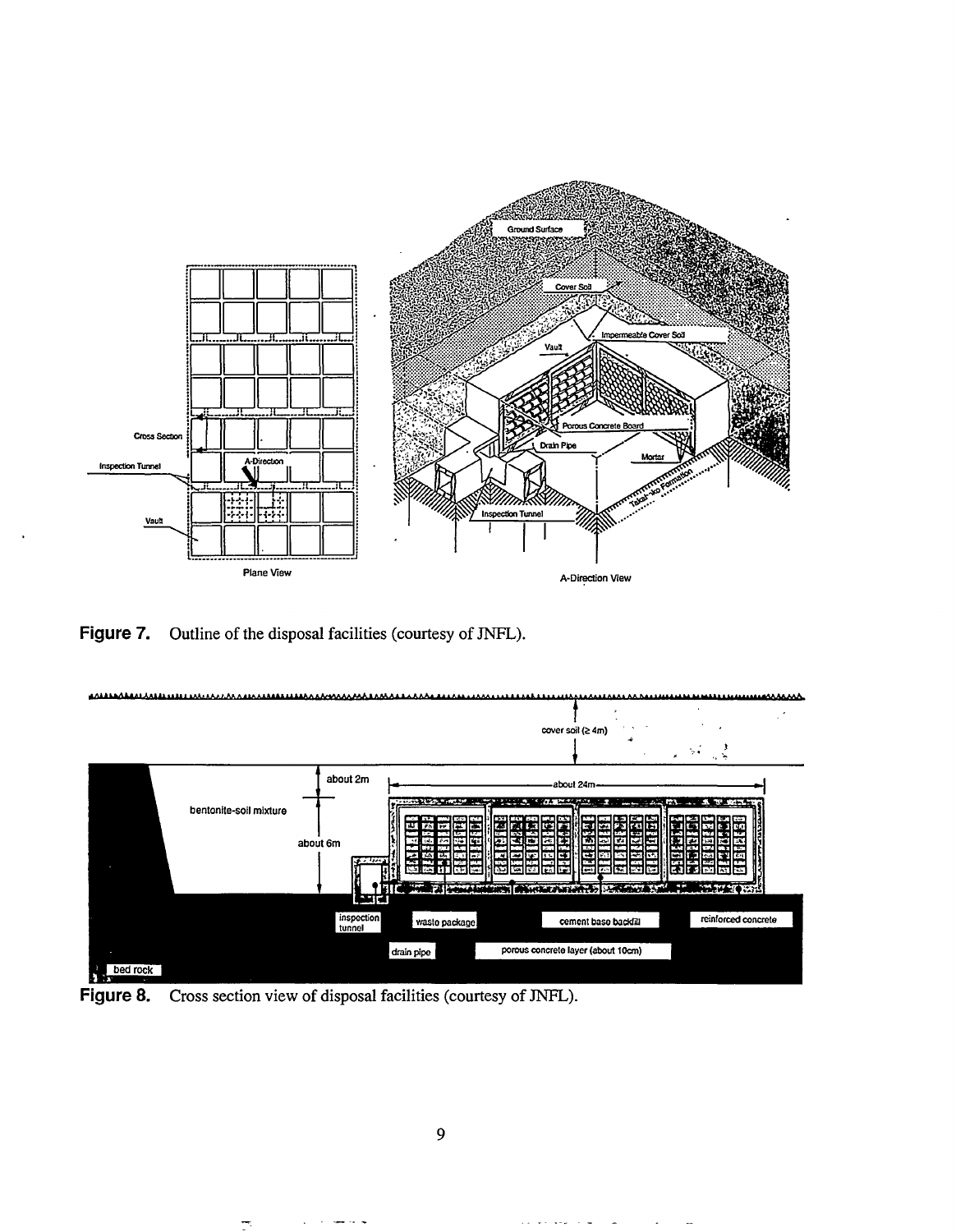

- 1. Rock vault for intermediate-level waste in concrete tanks. The tanks are handled by forklift truck.
- 2. Rock vault for low-level waste in freight containers. The containers are handled by forklift truck.
- 3. Rock vault with pits for intermediate-level waste in metal drums or moulds. The waste is handled by a remote-controlled overhead crane.
- 4. Silo for intermediate-level waste in metal drums or moulds. The waste is handled by a special remote-controlled handling machine.
- 5. Operating building with operations center and personnel quarters.

**Figure 9.** Schematic of SFR (courtesy of SKB).

rock vaults (Figure 10). One of the rock vaults will contain only LLW without any special radiation shielding; the other three vaults will contain intermediate-level radioactive waste. In addition, there is a concrete silo surrounded by a bentonite clay barrier that will contain the most radioactive waste. In fact, about 90% of the radioactivity in the repository will be disposed in the silo. When the facility has been filled, the entrance tunnels will be plugged with concrete to seal the caverns and prevent future access. There is no plan to monitor the repository after it is sealed.

### Taiwan (Republic of China)

The Radwaste Administration (RWA) of Taiwan is an organization reporting to the Atomic Energy Council (AEC) with dual responsibilities: one as a regulatory body of the Radioactive Waste Management Council and the other one to operate the Lan-Yu LLW storage facility. LLW in Taiwan is defined according to surface dose rates of between 0.000005 and 0.2 millirem/hour on the LLW. Currently, LLW is being stored at the tropical island of Lan-Yu, which will store the waste for up to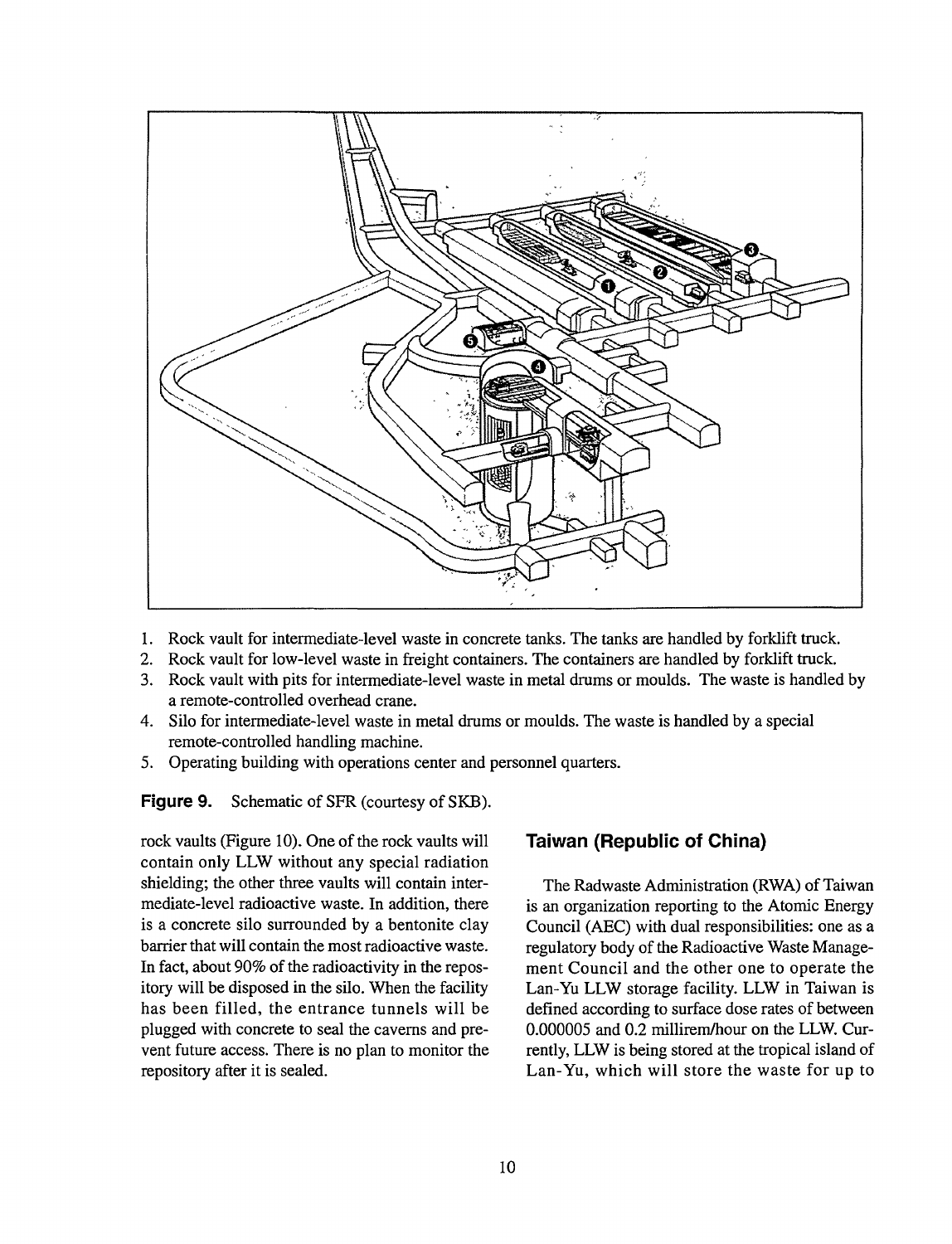



10 years until a permanent disposal concept is determined.

Ocean disposal of LLW is favored in Taiwan but has been postponed indefinitely because of the 1983 London Dumping Convention to ban ocean disposal. However, three sites within the 200-mile economic exclusion zone of Taiwan have been identified and are still under consideration if the international ban is lifted. The sites meet the following criteria: (a) the site must be within 200 miles of the shore; (b) it must have a vertical circulation cycle longer than 800 years; (c) the bottom at the target area should be covered with soft, fine-grained sediment, with a high sedimentation rate; (d) the sea floor should be stable and free from active faults and turbidity currents; (e) the ocean bottom density should be less than the waste package bulk density of 1.4; (f) the sea floor depth must be greater than 5,000 meters and be free of strong currents above the target areas; and (g) the site must be free from

undersea cables and outside shipping routes. In the interim period, improved shallow burial at Lan-Yu is being investigated as a backup to ocean disposal (Schneider 1991).

#### **United Kingdom**

Responsibility for the development of a national strategy for the management of radioactive waste in the United Kingdom (UK) lies with the Secretary of State for the Environment. The task of developing an underground disposal facility for intermediatelevel radioactive waste has been given to UK NIREX Limited, a company jointly owned by the nuclear utilities. The facility also will be designed to accommodate LLW. LLW in the UK is waste in which the specific radioactivity does not exceed 9.25 curies per metric ton of alpha activity (9.25 Ci/ MT) or 3.1 Ci/MT beta-gamma activity, and are other than that waste suitable for disposal with household refuse. Presently, LLW is disposed of at British Nuclear Fuel Limited's (BNFL's) Drigg, near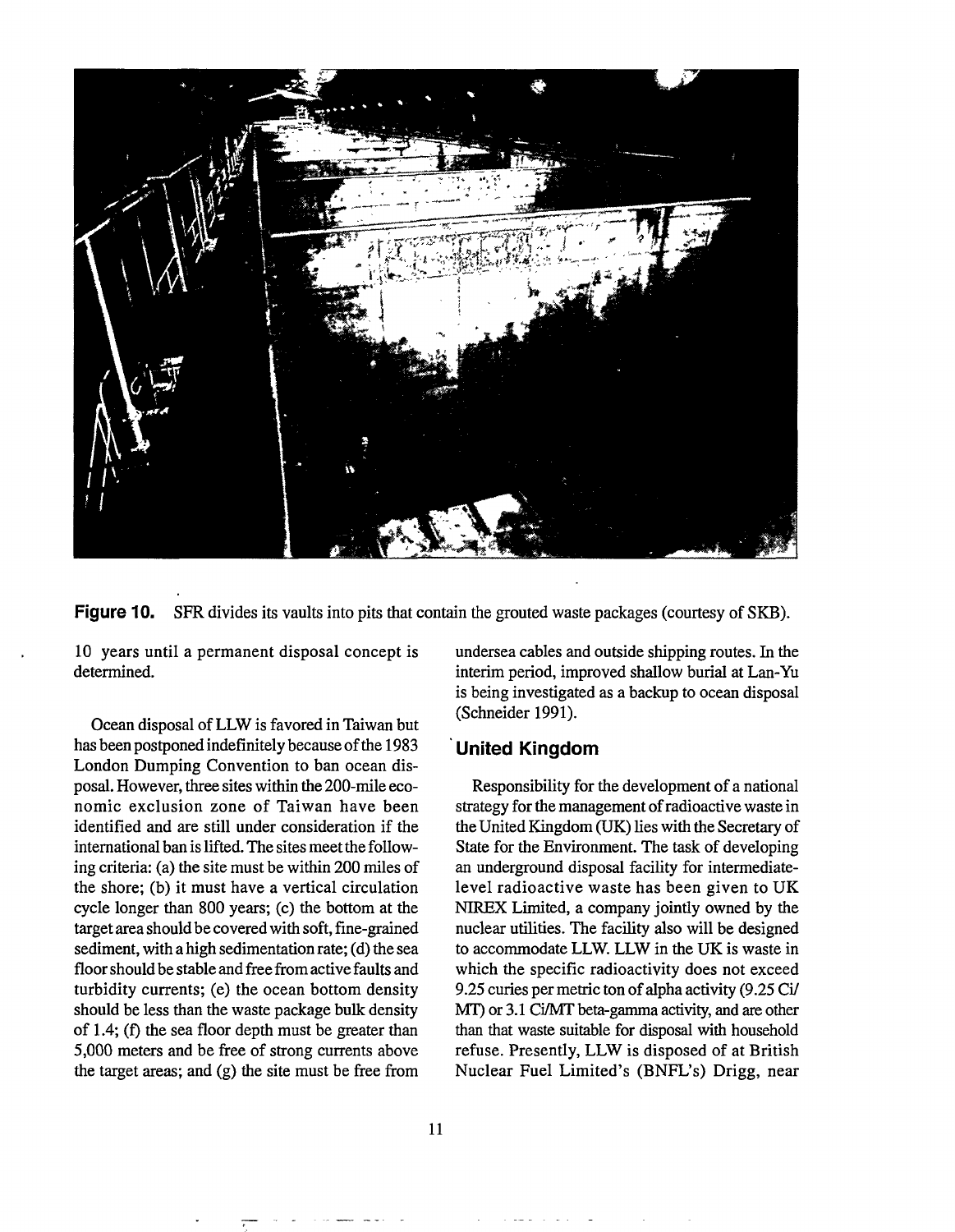Sellafield, although some disposal of low- and intermediate-level radioactive waste in the North Sea was done between 1949 and 1982. This practice has been discontinued due to international pressure although the UK maintains that the practice is both safe and practical.

Drigg is a shallow disposal site 4 miles southeast of Sellafield, West Cumbria, that began operations

in 1959 (Figure 11). The facility is expected to accommodate all the LLW generated within the next 60 years. Originally, the waste was disposed of by tumble tipping into unlined trenches, and covering it with at least 1.5 meters of soil and aggregate to restore the site to its original level. Inl987, major improvements were made that changed the disposal concept from trench burial to engineered structures (vaults). The allowed waste



**Figure 11**. Aerial view of BNFL's engineered concrete vaults at Drigg (courtesy of BNFL).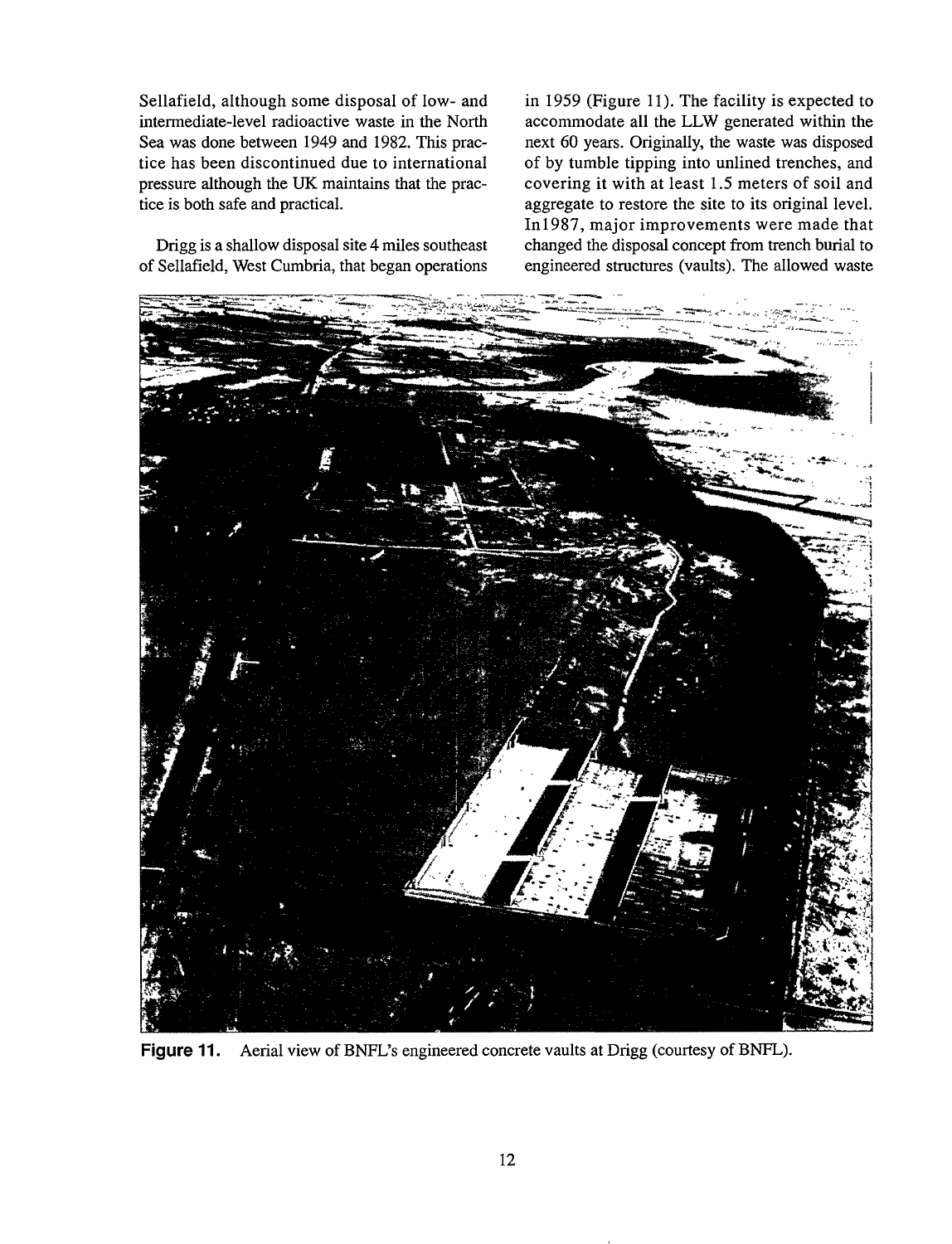form for vault disposal has also changed to high force compacted waste in-fill grouted into 20 cubic meter steel overpacks. Construction of the first engineered storage vault was completed in late 1988. A feature of the design is that the concrete floor slab sits on an engineered clay base (Figure 12).

The UK has also been investigating potential sites for a deep geologic repository for the disposal of low- and intermediate-level radioactive waste. UK NIREX Limited is planning to construct an underground Rock Characterization Facility as the next stage of its investigations at the preferred site for this repository near Sellafield, West Cumbria.



**Figure 12.** Engineered concrete vault at BNFL's LLW disposal site at Drigg (courtesy of BNFL).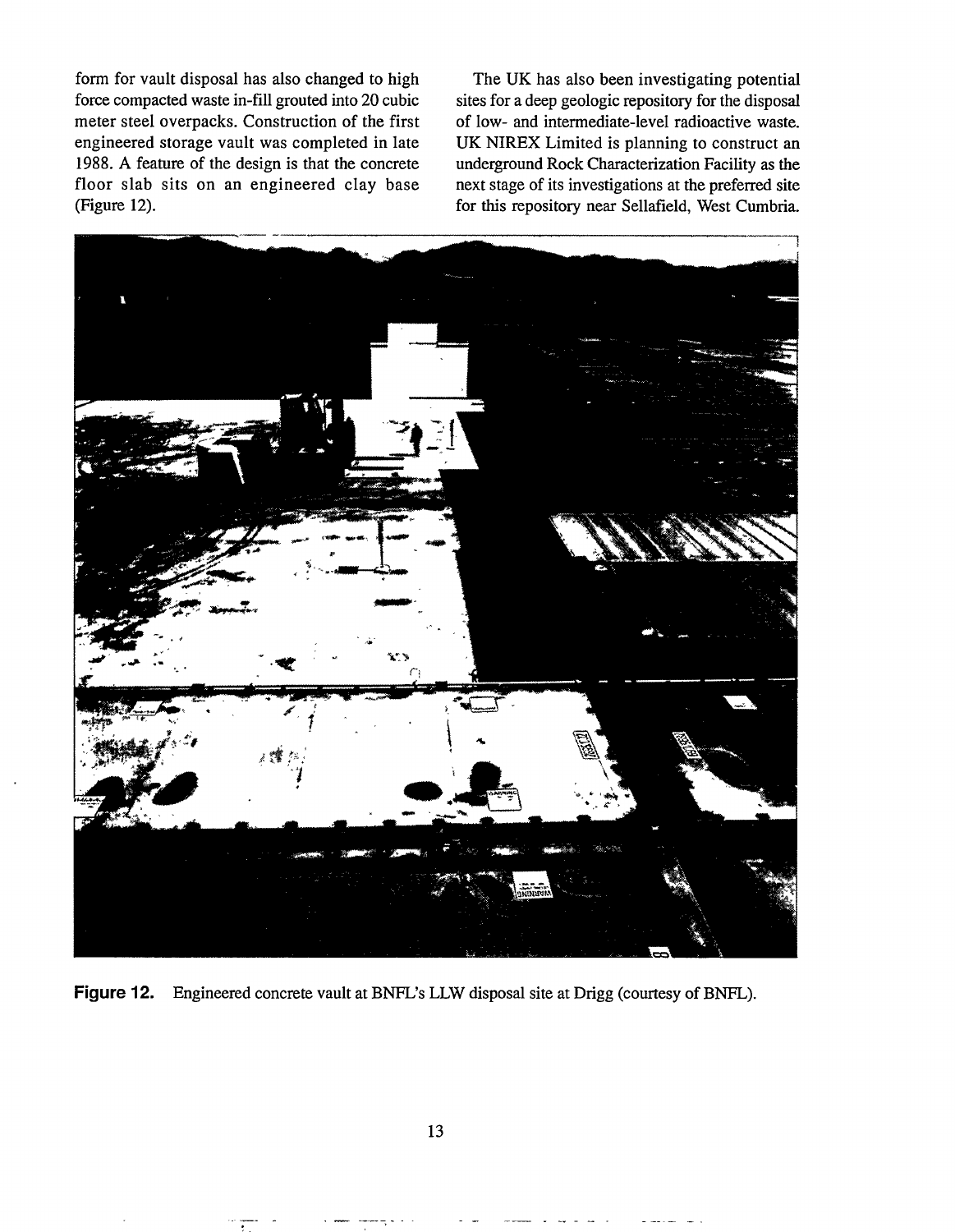The necessary geological studies and construction of the facility will take at least 10 years. The Dounreay site remains the secondchoice site should Sellafield prove technically unsuitable.

## **Conclusion**

Disposal technologies in the countries studied are becoming increasingly sophisticated and technically sound. Disposal practices for LLW around the world are showing some trends toward shifting from shallow, earthen trenches to engineered barriers and concrete bunkers. Of the countries studied, Canada, China, France, Japan, and the UK have either modified previously existing trenches or developed new disposal facilities to incorporate engineered structures such as concrete trenches or pits. Other countries, such as Finland, Germany, and Sweden are disposing of LLW in hardrock areas. Taiwan does not yet have a disposal facility to use and is storing the waste until a permanent facility becomes available.

#### References

- International Atomic Energy Agency, 1992, *Review of Available Options for Low-Level Radioactive Waste Disposal,* IAEA-TECDOC-661, July.
- International Atomic Energy Agency, 1993, *Report on Radioactive Waste Disposal,* IAEA-TEC-DOC-349, January.
- Schneider, K. J., 1991, *National Briefing Summaries: Nuclear Fuel Cycle and Waste Management,* PNL-6241, Rev. 2, December.
- Ziqiang, P., 1993, "Management of Radioactive Wastes in China," Status Report provided to Organization for Economic Cooperation and Development/Nuclear Energy Agency's Radioactive Waste Management Committee, *Meeting of the International Radioactive Waste Management Advisory Committee,*  March.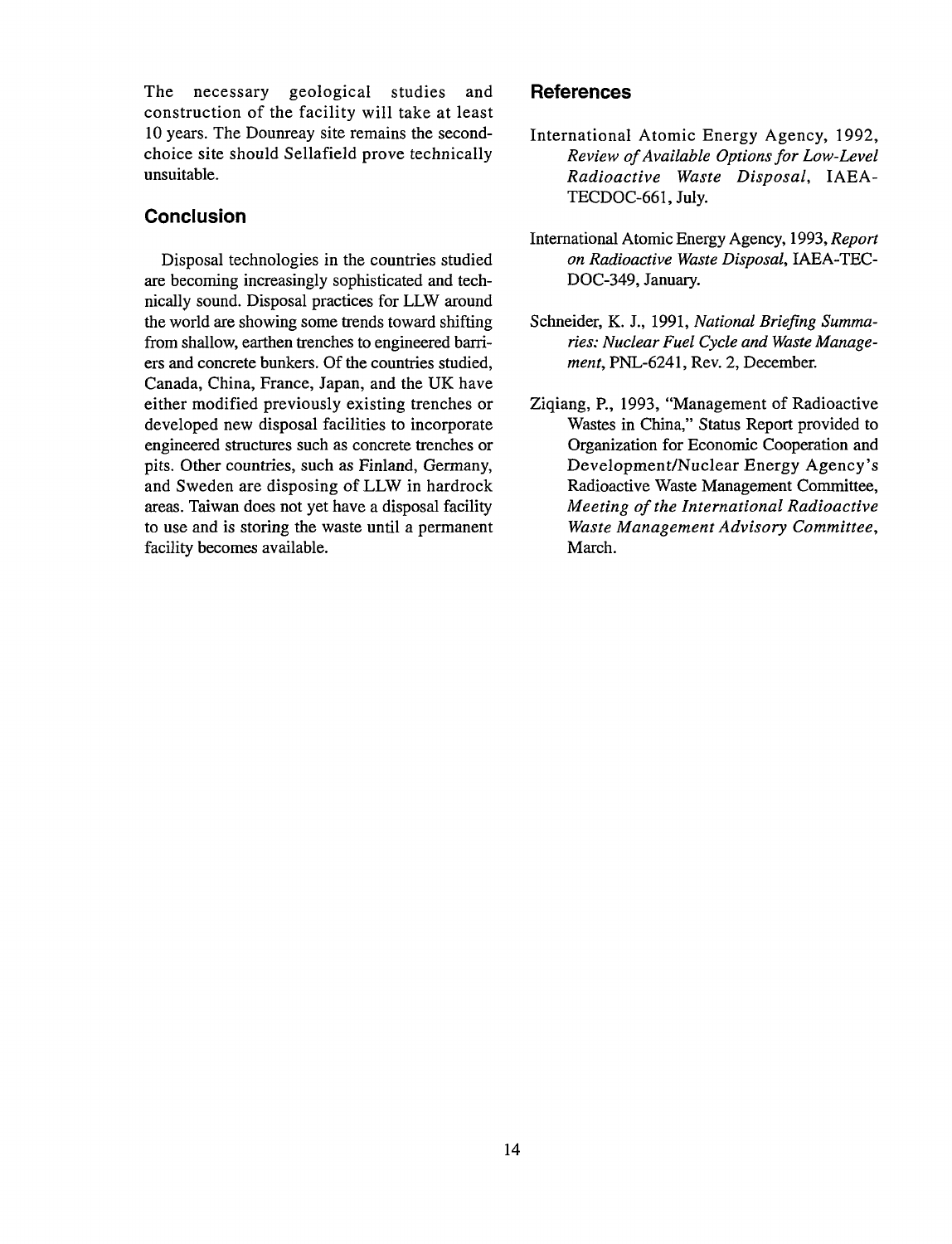## **DISCLAIMER**

This document was prepared as an account of work sponsored by an agency of the United States Government. Reference herein to any specific commercial product, process, or service by trade name, trademark, manufacturer, or otherwise, does not necessarily constitute or imply its endorsement, recommendation, or favoring by the United States Government or any agency thereof. The views and opinions of authors expressed herein do not necessarily state or reflect those of the United States Government or any agency thereof.